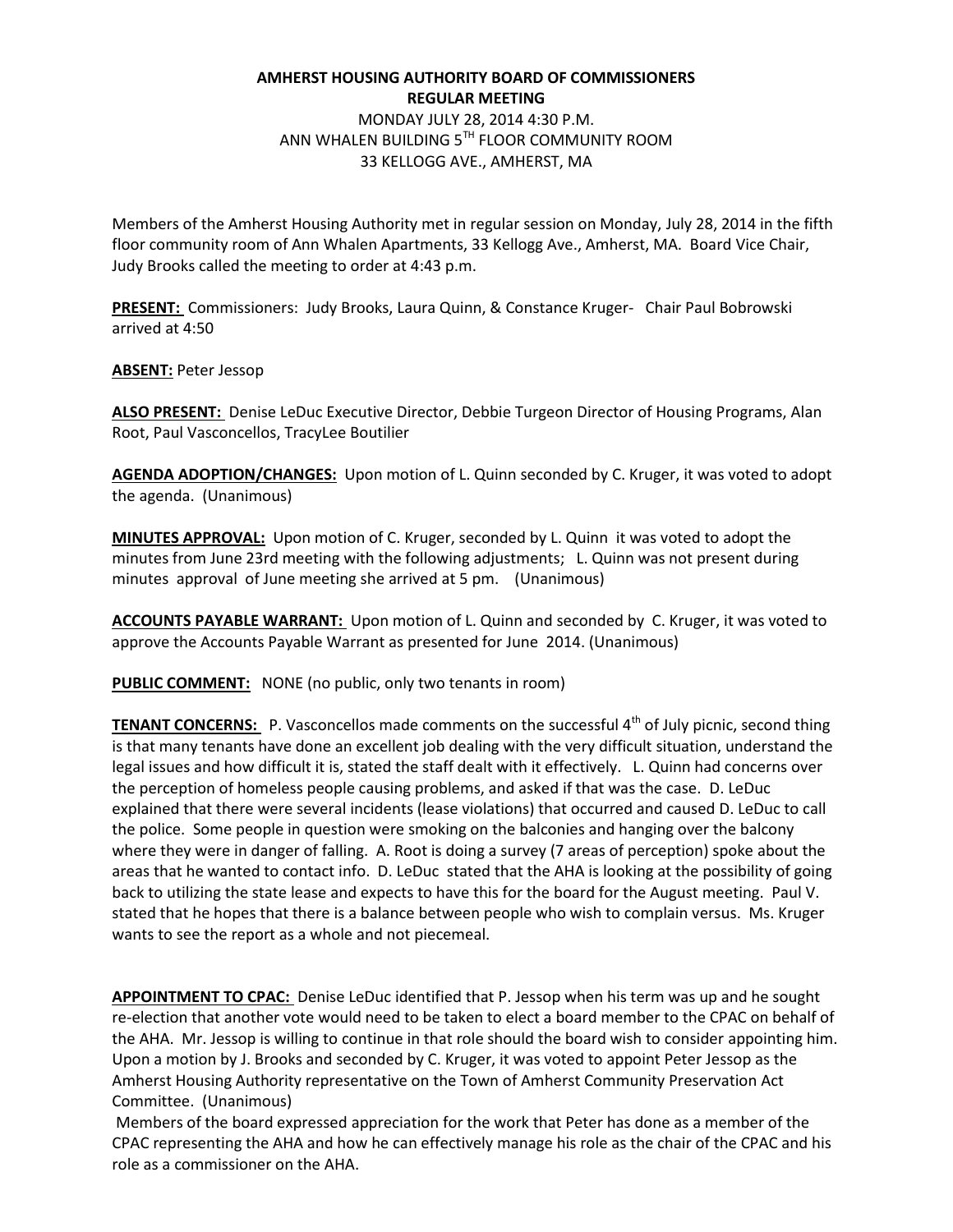**CERTIFICATE OF FINAL COMPLETION-SUNRISE FURNACE:** Upon motion by L Quinn, seconded by J. Brooks the Board authorized the Executive Director to enter into the contract with GDS Associates in the amount of \$3,812 with annual update costs of 2015 - \$630 and 2016 - \$643. (Unanimous)

**CERTIFICATE OF FINAL COMPLETION- HEALTH AND SAFETY CONTRACT:** Upon motion by L. Quinn, seconded J. Brooks authorized the Executive Director to sign Certificate of Final Completion. (Unanimous)

**BANKING SERVICES:** D. LeDuc explained that during the FY'13 audit, the AHA was cited in the audit for not having a Federal General Depository Agreement as required for the programs with associated with Federal funds. An RFP was written and sent to several local banking institutions. Greenfield Savings Bank came back with the best overall package, and the least amount of fees. D. LeDuc recommended that the board vote to move the accounts and open new accounts with Greenfield Savings Bank who can meet the regulatory requirements. Upon a motion by C. Kruger and seconded by L. Quinn it was voted to have Executive Director D. LeDuc open the accounts with Greenfield Savings Bank. (Unanimous)

**SCHIFFER HOUSE CLOSING:** There may a request to lower the bid, and asking that the board consider allowing the Executive Director to go to the minimum bid in the event it might be a factor to close on the house. After discussion, it was asked that the Executive Director negotiate in good faith within the boundaries of the law and try to get the best price possible. Upon motion by J. Brooks , seconded by L. Quinn authorized the Executive Director to negotiate with the seller on the sale of the property to the extent allowed by law. (Unanimous) Upon a motion by J. Brooks, seconded by L. Quinn to authorize the Executive Director to sign the deed for the sale of the house. (Unanimous) Other discussion occurred on what programs the board may want to consider for the funds coming from the proceeds of the sale. It was determined that this will be discussed after the sale occurs.

**PUBLIC HOUSING REFORM (BILL 4211/4306/4316) DISCUSSION:** D. LeDuc advised the board of what has been occurring at the state level on the anticipated reform, along with the discussions that have occurred across the state at the Commonwealth Housing Task Force and the CHAPA meetings. It is anticipated that the bill will pass the Senate by July 31st and move to the governor for signing into law.

**HUD IMPLEMENTATION OF FISCAL YEAR 2014 APPROPRIATIONS PROVISIONS ON PUBLIC HOUSING AGENCY CONSORTIA, BIENNIAL INSPECTIONS, EXTREMELY LOW-INCOME DEFINITION AND UTILITY ALLOWANCES-DISCUSSION:** A handout from HUD on the Final Rule on changes to the Section 8 (Housing Choice Voucher Program) was provided to the board. The new regulations went into effect on July 1, 2014

**PUBLIC COMMENT:** Comment was made that minutes of board meetings were not up to date on the website. Char advised that minutes are always available upon request from the Executive Director. The Executive Director advised that AHA is having an issue updating website- and looking to upgrade the site as tasks are taking much longer than they should and simple links are causing the website to go out of whack. P. Bobrowski stated that he would review the AHA website and make possible recommendations. Members of the board asked the ED to see if the Town of Amherst may be able to host our minutes until we can get a better interface on our website. D. LeDuc stated that she would follow up with the town.

**REVIEW OF UNIT VACANCIES:** Currently, there are 4 vacancies, one at Pomeroy and Ann Whalen and two at John Nutting awaiting HILAPP rehab.